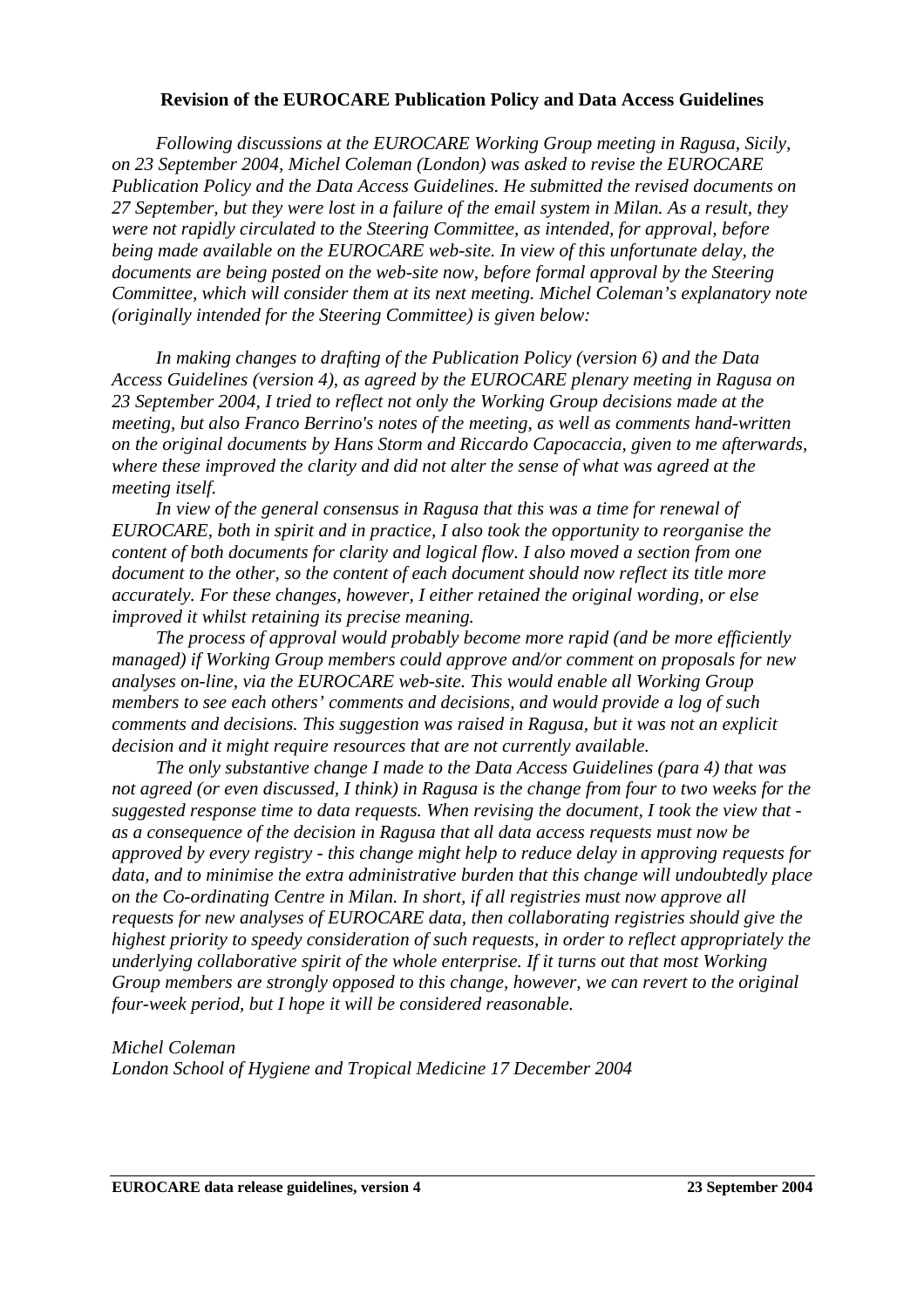# **EUROCARE Working Group publication policy**

## **Collaboration and ownership of data**

- 1 EUROCARE is a research collaboration between a number of European population-based cancer registries, designed to investigate patterns of cancer survival and of cancer treatment between European countries and over time. EUROCARE has been planned and supervised by a Steering Committee since 1990. It has been funded mainly by the European Community.
- 2 The EUROCARE Working Group is composed of representatives of cancer registries which share survival data for common analysis, and of a few other institutions involved in cancer survival studies (e.g. Istituto Superiore di Sanità, Rome; London School of Hygiene and Tropical Medicine, London).
- 3 The Epidemiology Unit in the Istituto Nazionale Tumori, Milan, Italy, is the Co-ordinating Centre, and provides the secretariat for the Working Group. The EUROCARE data base is stored at the Istituto Superiore di Sanità in Rome.
- 4 The EUROCARE data remain the property of the contributing registries, whose consent is required before they can be used for purposes other than those originally envisaged in the EUROCARE protocols. All members of the Working Group that provide data must be informed of any analysis being carried out (see *Guidelines for access to data from the EUROCARE project*), and each registry has the right to oppose the inclusion of its data in analyses with which it does not agree.
- 5 The Working Group agrees that any future developments of EUROCARE will be in line with the spirit of collaboration that has resulted in the success of previous joint undertakings in which cancer registry data have been combined. The Working Group also agrees that collaboration of EUROCARE with other projects on cancer incidence and mortality, such as EUROCIM and EUROPREVAL, is to be encouraged.

# **Authorship**

- 6 All publications based on pooled data must mention the EUROCARE Working Group among the authors (or as the author), a suitable authorship formula being: >Authors A, B, C, ... and the EUROCARE Working Group=, with all members listed in a footnote or appendix to the article.
- 7 The first author must provide a justification to the Steering Committee for the names of all authors appearing separately in the authorship list. The list of individual authors should be kept short.
- 8 In general, the researchers who performed the analyses and wrote the paper will be first authors in the publication.
- 9 Analyses and publications can be proposed and carried out by any member of the Working Group or by other researchers not belonging to the Working Group, and will be supervised by the Steering Committee.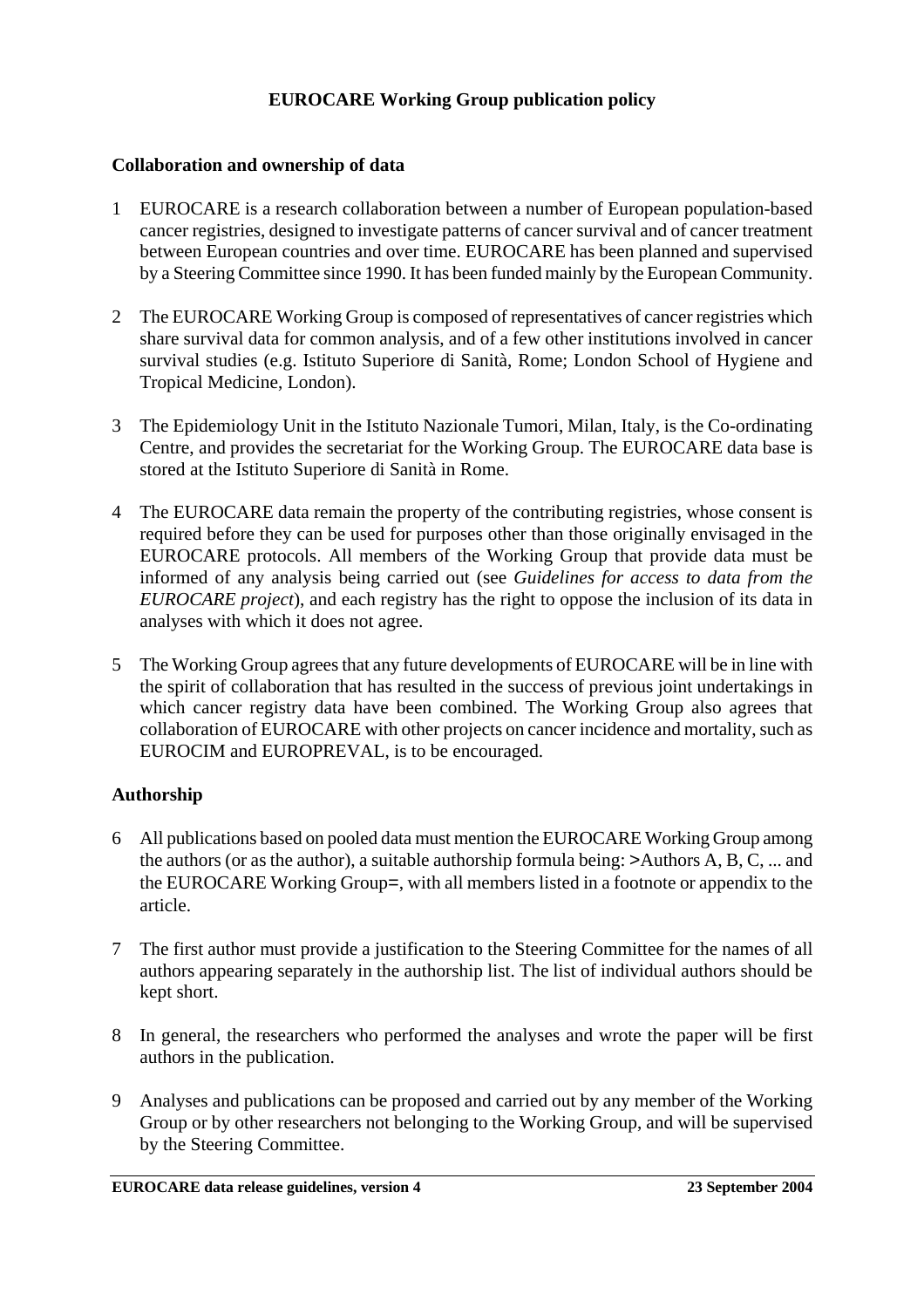### **Role of Steering Committee**

- 10 The functions of the Steering Committee are to plan and supervise analyses and publications, to ensure adherence to this publication policy and to the *Guidelines for access to data from the EUROCARE project* (q.v.), to plan the updating of the data base, and to act as Project Management Group for further common projects.
- 11 The Steering Committee is composed of members of the Working Group with expertise in survival analysis who are willing to devote time to the project.
- 12 To avoid duplication of effort or the publication of inconsistent results without appropriate comments, cancer registries participating in EUROCARE should inform the Steering Committee of any survival analysis of the same data already sent to EUROCARE.

### **Availability of EUROCARE publications**

13 Publications from the EUROCARE project will be included in a numbered list of such publications on the EUROCARE web-site http://www.eurocare.it. Where possible, files of those publications will also be included on the web-site in a suitable format (e.g. Adobe Acrobat pdf files).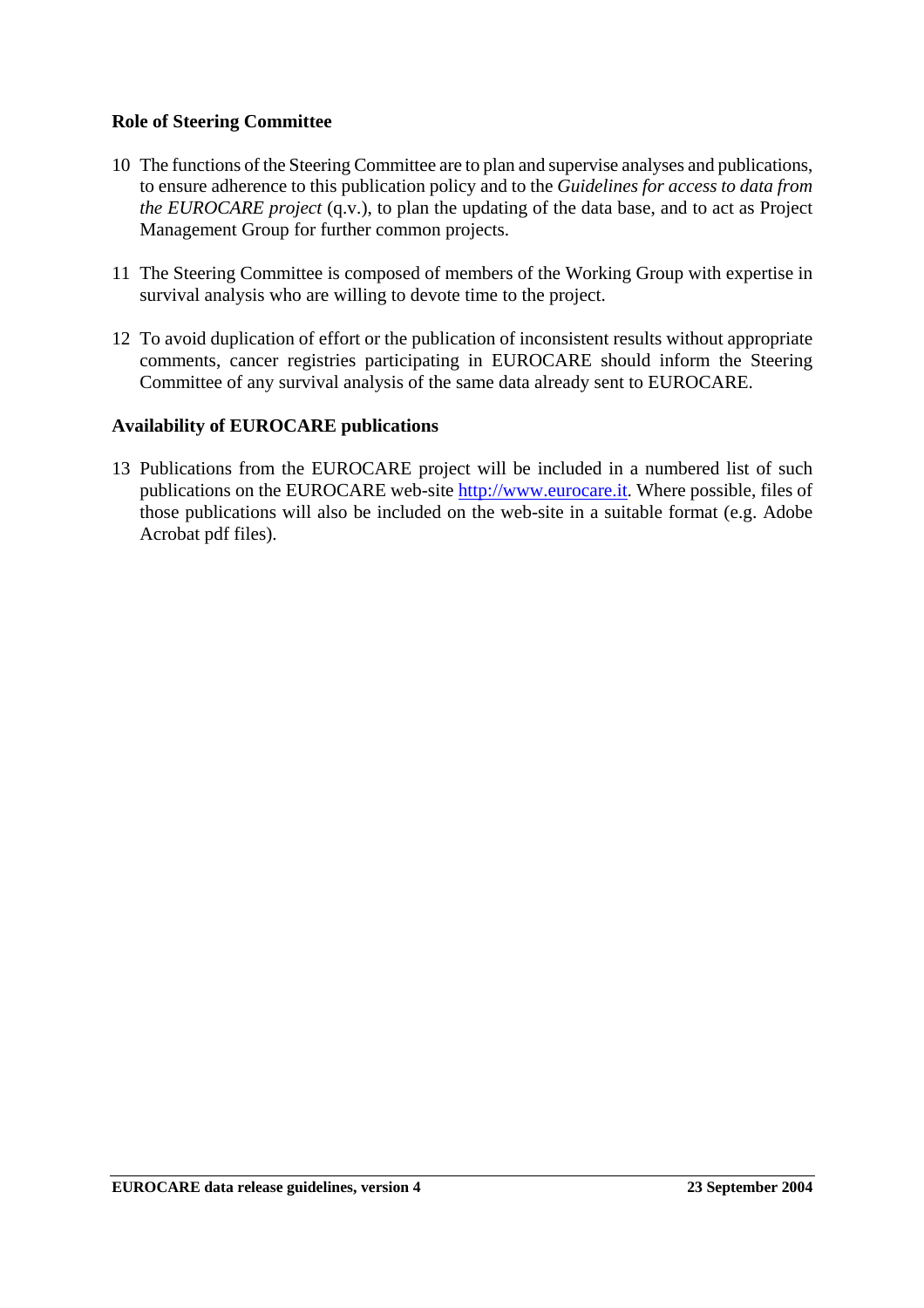# **Guidelines for access to data from the EUROCARE project**

1 EUROCARE is a research collaboration between a number of European population-based cancer registries, designed to investigate patterns of cancer survival and of cancer treatment in Europe. It is co-ordinated by the Epidemiology Unit in the Istituto Nazionale Tumori, Milan, Italy, and has been funded mainly by the European Community. The data analysed in the project remain the property of the contributing registries, whose consent is required before the data can be used for purposes other than those originally envisaged in the EUROCARE protocols.

# **Analyses under EUROCARE and other protocols**

- 2 Basic analyses approved by the participating registries under the EUROCARE protocols are carried out either at the Co-ordinating Centre in Milan or at the Istituto Superiore di Sanità (ISS), Rome, Italy, but further analyses may also be carried out at other institutions belonging to the Working Group.
- 3 Release of EUROCARE data for other purposes requires authorisation of all the registries that have provided the data.
- 4 Any request for EUROCARE data must be submitted to the Chairman of the Steering Committee, who will circulate it to the Steering Committee and to each participating cancer registry. For requests for data from a member of the EUROCARE Working Group (internal request), registries will be expected to inform the Chairman of their approval (or alternatively of any objections they may have) within a reasonable time, say within two weeks of circulation. Requests for tabular material from scientists outside the Working Group will be treated on the same basis as internal requests. Requests from external scientists for individual tumour records, even if they can be considered as anonymised, will require explicit written authorisation for the use of its data from each registry included in the data request.
- 5 The Data Analysis Group at the Istituto Superiore di Sanità (ISS), Rome, Italy, is responsible for preparing data sets to meet such requests. Data manipulation by ISS will be limited to selection of the tumour records or tabular information specified in the data request as approved. Data files will only be released after formal authorisation from the Steering Committee.

### **Format of requests for data**

6 The request must include the names and affiliations of all the individual scientists who will be responsible for the analysis and interpretation of the EUROCARE data, and who will expect to author any articles derived from the analysis; and a short protocol (1-2 pages, see Annex 1 for an example), setting out:

> 6.1 the rationale for the study; 6.2 the aims of the study; 6.3 the methods of the proposed analysis; 6.4 a detailed description of the EUROCARE data items requested (see Annex 2); 6.5 the proposed time schedule for the study.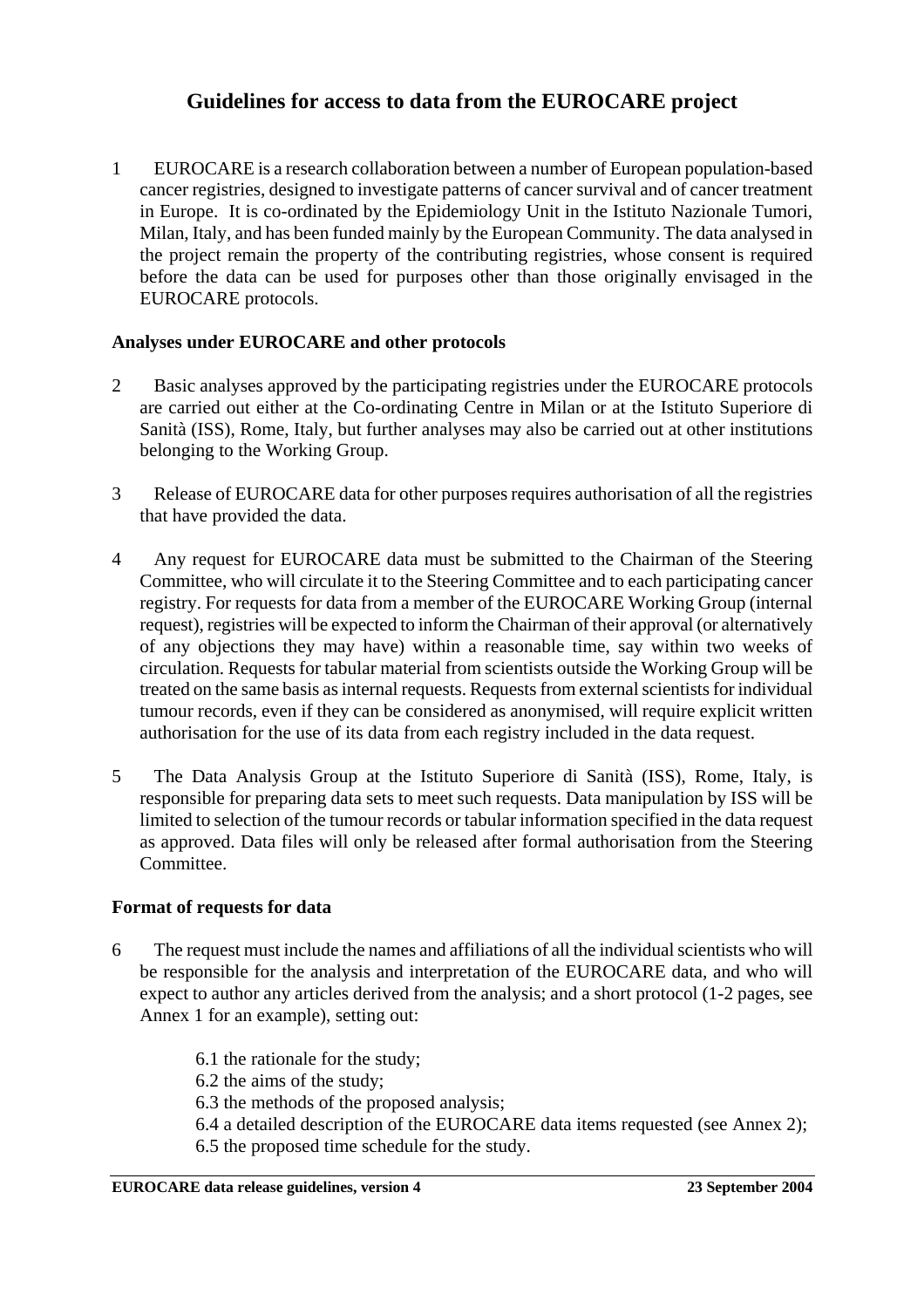## **Protocol**

- 7 The purpose of requesting a protocol is:
- 7.1 to prevent duplication of effort and to enable the Steering Committee to bring together investigators with similar interests;
- 7.2 to provide sufficient justification for release of the data by the Steering Committee;
- 7.3 to enable the Committee to provide any advice that may be required on practical aspects of data preparation and on the interpretation of the data.

## **Conditions for release of data**

- 8 The principal investigator requesting the data must sign an agreement to abide by the following conditions which apply to release of EUROCARE data:
- 8.1 The data will only be used for the purpose(s) stated in the protocol accepted by the Steering Committee;
- 8.2 The data will not be released to a third party;
- 8.3 The data will be treated as confidential and will be used only for statistical purposes. Data released by the EUROCARE Working Group will in any case contain no personal identifiers, except for internal study numbers. However, because of the remote possibility that individuals might be identifiable from dates or partial dates of birth, diagnosis or death, and in order to provide suitable guarantees of confidentiality for the contributing cancer registries, the principal investigator must provide written assurance that the data will be held securely;
- 8.4 If the data released relate to a subset of the participating registries because of refusal to release data by one or more registries, or if the protocol only envisages analysis of data from selected populations, the extent of any such restriction must be clearly set out in any resulting article;
- 8.5 A copy of any manuscript arising from such analysis should be submitted to each Steering Committee member for review; submission for publication should only be made after the Steering Committee has responded, which will normally be within 4 weeks of receipt of the manuscript.
- 8.6 Any publication must acknowledge the contribution of data by EUROCARE Working Group members, as set out in the EUROCARE Publication Policy.
- 8.7 The requester must agree to provide 50 reprints or copies of any publication for distribution to Working Group members.